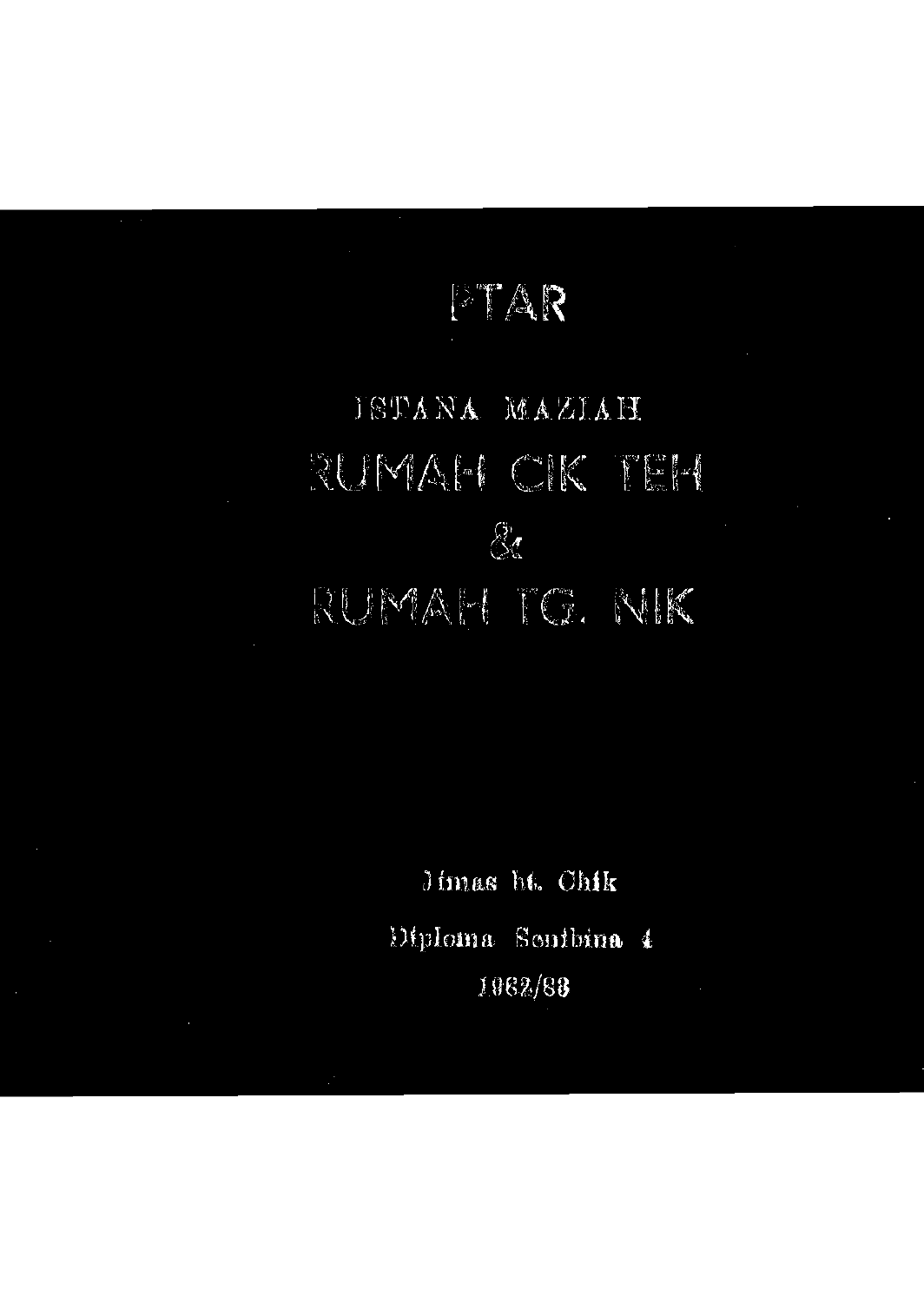Cafa Perkhidmatan Pembaca & Rujuk. Perpustakaan Tun Abdul Razak Jastitiut Teknologi MARA Shah Alam<br>T<sup>a</sup>nkungun

*ACKNm/Lmmm* 

Furthur to the work done by my collegues (Kamariah, Rihana, Azizul & Idrus ) and I<sub>o</sub> I herewith resubmitt this final study for ITM's academic purposes. If the work is to retain its importance, I personally feel that a certain amount of upgrading of its contents and presentation is required.

This work would have never been a success without the help of those people whom I consider 'generous' in giving me all the information and assistance needed. I am deeply grateful to the members of the royal family of Kuala Trengganu, specifically to Yang Amat Mulia Tengku Ahmad Ibni Almarhum Sultan Zainal Abidin for his unfailing cooperation in giving me the information on the historical account of the buildings. When he was a boy he was very much interested in the stories of his ancestors, the Sultans of Trengganu, being repeatedly told to him by Cik Ali Mata Mata who was known as Datuk Nara Wangsa who was then in his eighties.

In his younger days Datuk Nara Wangsa was the Aide-de Camp of Sultan Ahmad, the father of Sultan Zainal Abidin III» Yamg lulia Tengku Ahmad who is now 7| years old could

## **COPYRIGHT © UiTM**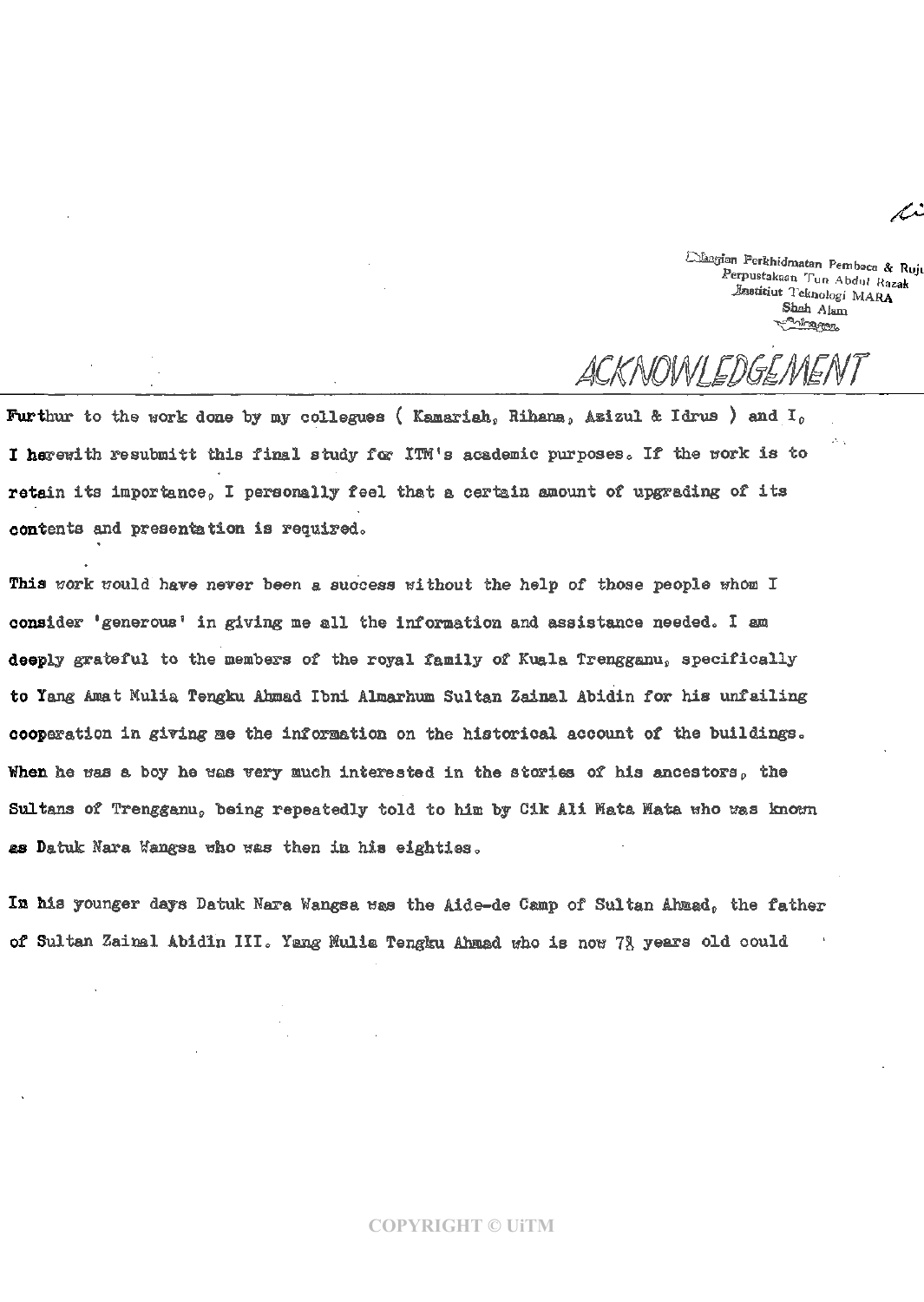still remember very clearly the stories told to him as though it took place just a few years ago.

I also forward my heartfelt gratitude to Tengku Teh Mariam bt. Tengku Khazaki who is the present owner of Rumah Cik Teh. She is the grandaughter of the late Sultan Zainal Abidin III. I will remember her kind hospitality during my study of her house.

I would like to thank Yang Berhurmat Mulia Tengku Bentara Raja, ( Pejabat Setiausaha Sultan kepada Yang Maha Mulia Sultan Trengganu ) for his sincere help in lending me his camera flesh and cassete tape recorder for my nork. Without his cooperation I would høve faced serious difficulties.

My gracioxis thoughts go to Cik Aminah bt» Taib who is now 92 years old; the daughter of the late Datuk Sanggura Pahlawan Kuala Trengganu. She had explained how the once existing bridges and platforms had connected all the houses into a united complex of houses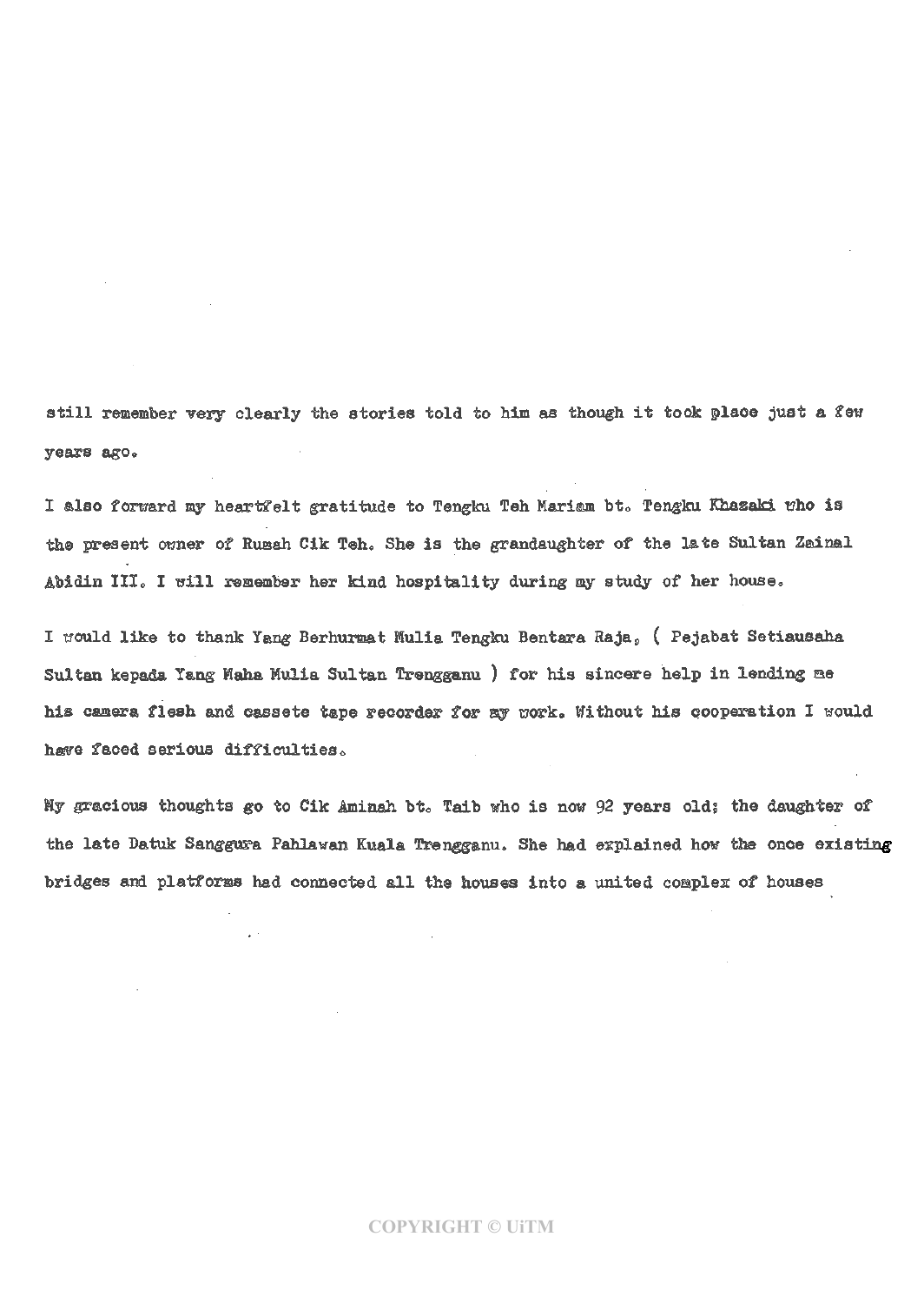| ı.             | INTRODUCTION<br>$\sim$ $\sim$<br>$\ddot{\circ}$<br>0 <sub>0</sub><br>0 <sub>0</sub><br>0 <sub>0</sub> | $^{\circ}$      | $^{\circ}$          | 0 <sup>o</sup>    | ı<br>$\circ$ $\circ$  |
|----------------|-------------------------------------------------------------------------------------------------------|-----------------|---------------------|-------------------|-----------------------|
| 2 <sub>o</sub> | HISTORICAL BACKGROUND                                                                                 |                 |                     |                   |                       |
|                | The Palaces<br>$\sim$<br>$\circ$ $\circ$<br>0 <sup>o</sup><br>$\circ$ $\circ$<br>0 <sub>0</sub>       | $\circ$         | $\circ \circ$       | $\circ$           | $\degree$ 2 – 23      |
|                | The Disintegration of Rumah Cik Teh                                                                   | 0a              | $\alpha$ $\alpha$   | 0 <sup>o</sup>    | $\circ \circ 24 - 31$ |
|                | The Disintegration of Rumah Tg. Nik                                                                   | $\circ$ $\circ$ | 0.9                 | $\circ$ $\circ$   | $\degree$ 32 - 38     |
| 3.             | MATERIALS and CONSTRUCTION<br>0 <sub>0</sub><br>0 <sub>0</sub>                                        | 0 <sup>0</sup>  | 0 <sup>o</sup>      | 0.9 <sup>o</sup>  | $0.59 - 67$           |
| 4.             | <b>DRAWINGS</b>                                                                                       |                 |                     |                   |                       |
|                | Location Plan of Rumah Cik Teh and Tg. Nik                                                            |                 | $\bullet$ $\bullet$ | $\circ$ $\circ$   | 。68                   |
|                | Rumah Cik Teh<br>0 <sup>o</sup><br>0 <sub>0</sub><br>0 <sub>0</sub><br>$\circ$                        | 0 <sub>0</sub>  | 0 <sup>o</sup>      | $\sigma$ $\sigma$ | $0.69 - 74$           |
|                | Rumah Tg. Nik<br>0 <sub>0</sub><br>0 <sub>0</sub><br>$\circ$ $\circ$<br>$\circ$ $\circ$               | 0 <sup>0</sup>  | 0 <sup>0</sup>      | $\circ$ $\circ$   | $0.75 - 81$           |
| 5 <sub>o</sub> | DETAILS                                                                                               |                 |                     |                   |                       |
|                | Column Construction<br>0 <sub>0</sub><br>$\theta$ o<br>$^{\circ}$                                     | 0 <sub>o</sub>  | $\circ$ $\circ$     | $\circ$ $\circ$   | $0.82 - 83$           |
|                | Panelling and Opening<br>$\phi$ $\phi$<br>$\circ$ $\circ$<br>$\circ$ $\circ$                          | $\circ$ $\circ$ | 0 <sub>0</sub>      | 0.0               | $\cdot \cdot 84 - 97$ |
|                | Superstructure<br>0 <sup>o</sup><br>$^{\circ}$<br>$\bullet$ $\circ$<br>↘<br>0 <sub>0</sub>            | O <sub>0</sub>  | $\bullet$ $\circ$   | $\circ$ $\circ$   | $0.05 - 98 - 105$     |
| б.             | <b>BIBLIOGRAPHY</b><br>0 <sup>o</sup><br>$\circ$<br>0 <sup>0</sup><br>$^{\circ}$<br>0 <sub>0</sub>    | 0 <sub>0</sub>  | 0 <sub>0</sub>      | 0 <sub>0</sub>    | $\sim 106$            |

 $\mathcal{A}_{\mathcal{A}}$  and  $\mathcal{A}_{\mathcal{A}}$ 

 $\bar{z}$ 

 $\ell$ h